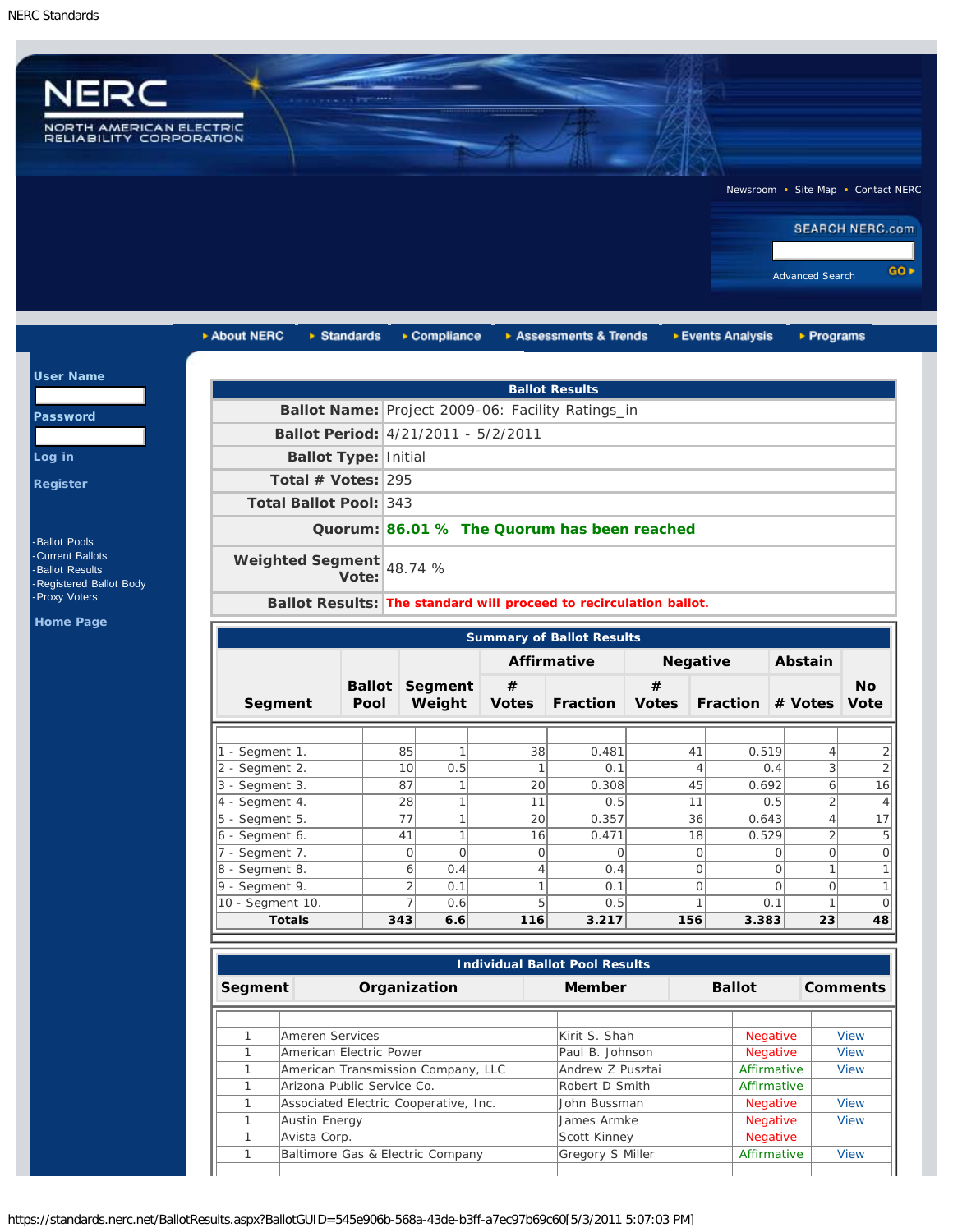| 1            | BC Hydro and Power Authority                                                        | Patricia Robertson           | Negative                    | <b>View</b> |
|--------------|-------------------------------------------------------------------------------------|------------------------------|-----------------------------|-------------|
| 1            | <b>Beaches Energy Services</b>                                                      | Joseph S. Stonecipher        | Affirmative                 |             |
| 1            | <b>Black Hills Corp</b>                                                             | Eric Egge                    | Affirmative                 |             |
| 1            | Bonneville Power Administration                                                     | Donald S. Watkins            | <b>Negative</b>             | <b>View</b> |
| 1            | CenterPoint Energy Houston Electric                                                 | Dale G Bodden                | Negative                    |             |
| 1            | Central Maine Power Company                                                         | Kevin L Howes                | <b>Negative</b>             | <b>View</b> |
| 1            | City of Tacoma, Department of Public<br>Utilities, Light Division, dba Tacoma Power | Chang G Choi                 | Negative                    | <b>View</b> |
| 1            | <b>Clark Public Utilities</b>                                                       | Jack Stamper                 | Affirmative                 |             |
| 1            | Colorado Springs Utilities                                                          | Paul Morland                 | Negative                    | <b>View</b> |
| 1            | Consolidated Edison Co. of New York                                                 | Christopher L de Graffenried | Negative                    | <b>View</b> |
| $\mathbf{1}$ | Dairyland Power Coop.                                                               | Robert W. Roddy              | Affirmative                 |             |
| 1            | <b>Deseret Power</b>                                                                | James Tucker                 | Abstain                     |             |
| 1            | Dominion Virginia Power                                                             | Michael S Crowley            | Affirmative                 |             |
| $\mathbf{1}$ | Duke Energy Carolina                                                                | Douglas E. Hils              | Affirmative                 |             |
| 1            | Entergy Services, Inc.                                                              | <b>Edward J Davis</b>        | Negative                    | <b>View</b> |
| $\mathbf{1}$ | FirstEnergy Energy Delivery                                                         | Robert Martinko              | Affirmative                 |             |
| 1            | Gainesville Regional Utilities                                                      | Luther E. Fair               | Affirmative                 |             |
| 1            | GDS Associates, Inc.                                                                | Claudiu Cadar                | <b>Negative</b>             | <b>View</b> |
| 1            | Georgia Transmission Corporation                                                    | Harold Taylor, II            | Affirmative                 | <b>View</b> |
| 1            |                                                                                     | Gordon Pietsch               | Affirmative                 |             |
| 1            | Great River Energy<br>Hoosier Energy Rural Electric Cooperative,                    | Robert Solomon               | <b>Negative</b>             | <b>View</b> |
|              | Inc.                                                                                |                              |                             |             |
| $\mathbf{1}$ | Hydro One Networks, Inc.                                                            | Ajay Garg                    | <b>Negative</b>             | <b>View</b> |
| 1            | Hydro-Quebec TransEnergie                                                           | <b>Bernard Pelletier</b>     | Negative                    | <b>View</b> |
| $\mathbf{1}$ | Idaho Power Company                                                                 | Ronald D. Schellberg         | <b>Negative</b>             | <b>View</b> |
| 1            | <b>Imperial Irrigation District</b>                                                 | Tino Zaragoza                | Negative                    | <b>View</b> |
| 1            | International Transmission Company Holdings<br>Corp                                 | Michael Moltane              | Affirmative                 |             |
| $\mathbf{1}$ | JEA                                                                                 | Ted E Hobson                 | Affirmative                 |             |
| 1            | Lakeland Electric                                                                   | Larry E Watt                 | Affirmative                 |             |
| 1            | Lee County Electric Cooperative                                                     | John W Delucca               | Affirmative                 |             |
| $\mathbf{1}$ | Lincoln Electric System                                                             | Doug Bantam                  |                             |             |
| $\mathbf{1}$ | Los Angeles Department of Water & Power                                             | Ly M Le                      | Affirmative                 |             |
| $\mathbf{1}$ | Lower Colorado River Authority                                                      | Martyn Turner                | Affirmative                 |             |
| 1            | Manitoba Hydro                                                                      | Joe D Petaski                | <b>Negative</b>             | <b>View</b> |
| 1            | <b>MEAG Power</b>                                                                   | Danny Dees                   | Negative                    | <b>View</b> |
| 1            | Mid-Continent Area Power Pool                                                       | Larry E. Brusseau            | Abstain                     |             |
|              |                                                                                     |                              |                             |             |
| 1            | MidAmerican Energy Co.                                                              | Terry Harbour                | Negative                    | <b>View</b> |
| 1            | Minnkota Power Coop. Inc.                                                           | <b>Richard Burt</b>          | Affirmative                 |             |
| $\mathbf{1}$ | Muscatine Power & Water                                                             | Tim Reed                     | Affirmative                 | <b>View</b> |
| 1            | National Grid                                                                       | Saurabh Saksena              | Abstain                     | <b>View</b> |
| $\mathbf{1}$ | Nebraska Public Power District                                                      | Richard L. Koch              |                             |             |
| 1            | New Brunswick Power Transmission<br>Corporation                                     | Randy MacDonald              | Negative                    | <b>View</b> |
| 1            | New York Power Authority                                                            | Arnold J. Schuff             | <b>Negative</b>             | <b>View</b> |
| $\mathbf{1}$ | New York State Electric & Gas Corp.                                                 | Raymond P Kinney             | Negative                    | <b>View</b> |
| 1            | Northeast Utilities                                                                 | David H. Boguslawski         | Affirmative                 |             |
| $\mathbf{1}$ | Northern Indiana Public Service Co.                                                 | Kevin M Largura              | Affirmative                 |             |
| 1            | NorthWestern Energy                                                                 | John Canavan                 | Affirmative                 |             |
| 1            | Ohio Valley Electric Corp.                                                          | Robert Mattey                | Affirmative                 |             |
| $\mathbf{1}$ | Omaha Public Power District                                                         | Douglas G Peterchuck         | Affirmative                 |             |
| 1            |                                                                                     | Michael T. Quinn             | Affirmative                 |             |
|              |                                                                                     |                              |                             |             |
|              | Oncor Electric Delivery                                                             |                              |                             |             |
| 1            | Orlando Utilities Commission                                                        | <b>Brad Chase</b>            | Affirmative                 |             |
| 1            | Pacific Gas and Electric Company                                                    | Bangalore Vijayraghavan      | Affirmative                 |             |
| 1            | PacifiCorp                                                                          | Colt Norrish                 | <b>Negative</b>             |             |
| 1            | PECO Energy                                                                         | Ronald Schloendorn           | Affirmative                 |             |
| $\mathbf{1}$ | Platte River Power Authority                                                        | John C. Collins              | Negative                    | <b>View</b> |
| 1            | Potomac Electric Power Co.                                                          | David Thorne                 | Negative                    | <b>View</b> |
| 1            | PPL Electric Utilities Corp.                                                        | Brenda L Truhe               | Affirmative                 |             |
| 1            | Progress Energy Carolinas                                                           | Sammy Roberts                | Affirmative                 |             |
| 1            | Public Service Electric and Gas Co.                                                 | Kenneth D. Brown             | Affirmative                 | <b>View</b> |
| $\mathbf{1}$ | Public Utility District No. 1 of Chelan County                                      | Chad Bowman                  | Negative                    | <b>View</b> |
| 1            | Public Utility District No. 1 of Okanogan                                           | Dale Dunckel                 | Affirmative                 |             |
|              | County                                                                              |                              |                             | <b>View</b> |
| 1<br>1       | Rochester Gas and Electric Corp.<br>Sacramento Municipal Utility District           | John C. Allen<br>Tim Kelley  | Negative<br><b>Negative</b> | <b>View</b> |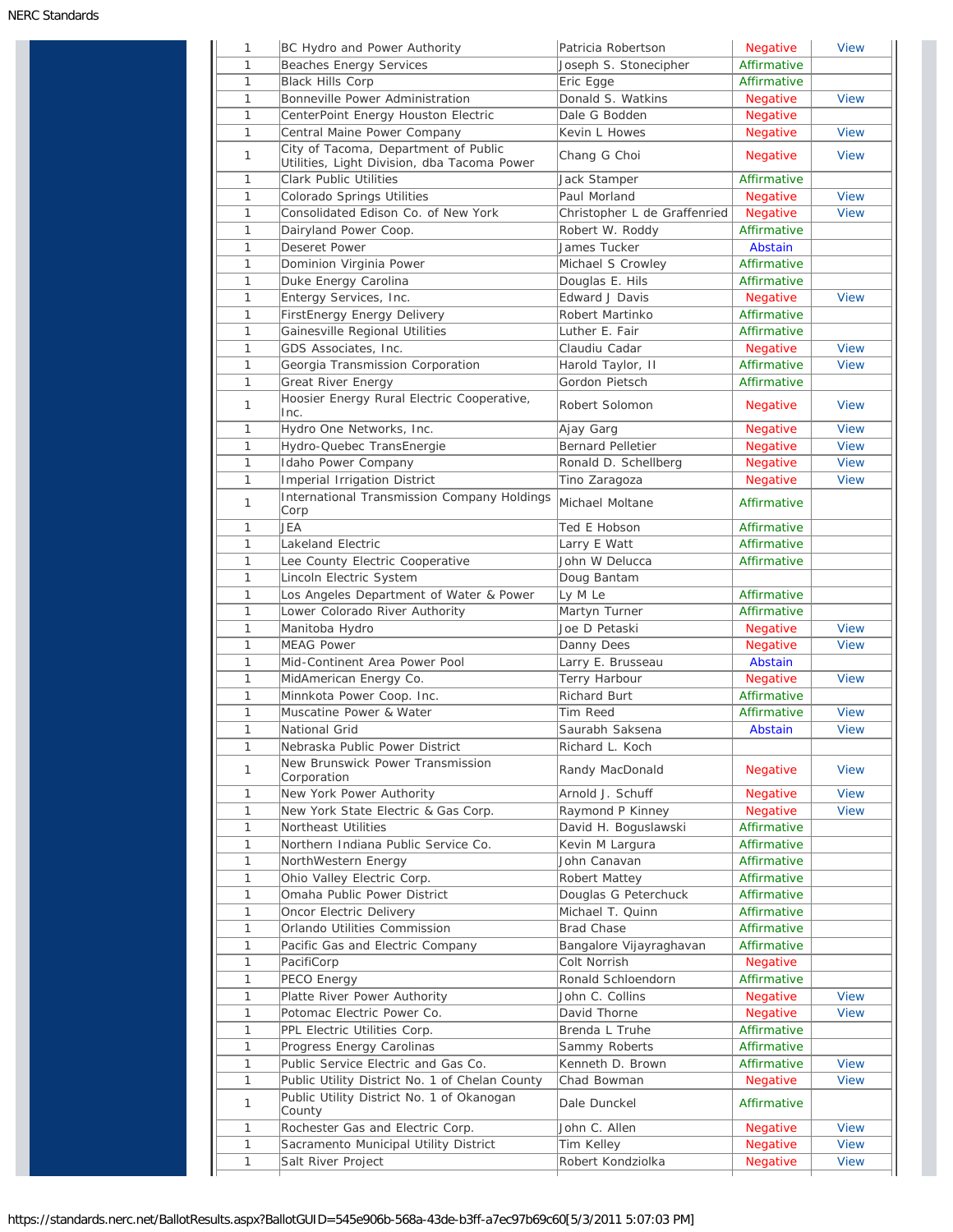| 1                         | Santee Cooper                                | Terry L. Blackwell               | Affirmative     |             |
|---------------------------|----------------------------------------------|----------------------------------|-----------------|-------------|
| 1                         | Seattle City Light                           | Pawel Krupa                      | <b>Negative</b> | <b>View</b> |
| $\mathbf{1}$              | Sierra Pacific Power Co.                     | Rich Salgo                       | Negative        | <b>View</b> |
| 1                         | Snohomish County PUD No. 1                   | Long T Duong                     | Negative        | <b>View</b> |
| $\mathbf{1}$              | South Texas Electric Cooperative             | Richard McLeon                   | Abstain         |             |
| 1                         | Southern Company Services, Inc.              | Robert A Schaffeld               | Negative        | <b>View</b> |
| 1                         | Sunflower Electric Power Corporation         | Noman Lee Williams               | Negative        | <b>View</b> |
| 1                         | Tampa Electric Co.                           | Beth Young                       | Affirmative     |             |
| $\mathbf{1}$              | Tennessee Valley Authority                   | Larry Akens                      | Negative        | <b>View</b> |
| $\mathbf{1}$              | Tri-State G & T Association, Inc.            | <b>Tracy Sliman</b>              | Affirmative     | <b>View</b> |
| $\mathbf{1}$              | Tucson Electric Power Co.                    | John Tolo                        | <b>Negative</b> | <b>View</b> |
| 1                         | United Illuminating Co.                      | Jonathan Appelbaum               | <b>Negative</b> | <b>View</b> |
| 1                         | Western Area Power Administration            | Brandy A Dunn                    | Affirmative     |             |
| $\mathbf{1}$              | Xcel Energy, Inc.                            | Gregory L Pieper                 | <b>Negative</b> | <b>View</b> |
| 2                         | Alberta Electric System Operator             | Mark B Thompson                  | Affirmative     |             |
| 2                         | BC Hydro                                     | Venkataramakrishnan<br>Vinnakota | Negative        | <b>View</b> |
| 2                         | California ISO                               | Gregory Van Pelt                 |                 |             |
| 2                         | Electric Reliability Council of Texas, Inc.  | Chuck B Manning                  |                 |             |
| 2                         | Independent Electricity System Operator      | Kim Warren                       | Negative        | <b>View</b> |
| 2                         | ISO New England, Inc.                        | Kathleen Goodman                 | Negative        | <b>View</b> |
| 2                         | Midwest ISO, Inc.                            | Marie Knox                       | <b>Abstain</b>  | <b>View</b> |
| $\overline{2}$            | New Brunswick System Operator                | Alden Briggs                     | Abstain         |             |
| 2                         | New York Independent System Operator         | Gregory Campoli                  | Abstain         |             |
| 2                         | Southwest Power Pool                         | Charles H Yeung                  | <b>Negative</b> | <b>View</b> |
| 3                         | Alabama Power Company                        | Richard J. Mandes                | Negative        | <b>View</b> |
| 3                         | Ameren Services                              | Mark Peters                      | <b>Negative</b> |             |
| 3                         | <b>APS</b>                                   | <b>Steven Norris</b>             | Affirmative     |             |
| 3                         | Atlantic City Electric Company               | NICOLE BUCKMAN                   | <b>Negative</b> |             |
| 3                         | BC Hydro and Power Authority                 | Pat G. Harrington                | <b>Negative</b> | <b>View</b> |
| 3                         | Blachly-Lane Electric Co-op                  | <b>Bud Tracy</b>                 |                 |             |
| 3                         | Bonneville Power Administration              | Rebecca Berdahl                  | <b>Negative</b> | <b>View</b> |
| 3                         | Central Electric Cooperative, Inc. (Redmond, | Dave Markham                     | <b>Negative</b> | <b>View</b> |
|                           | Oregon)                                      |                                  |                 |             |
| 3                         | Central Lincoln PUD                          | Steve Alexanderson               | <b>Negative</b> | <b>View</b> |
| 3                         | City of Austin dba Austin Energy             | Andrew Gallo                     | Negative        | <b>View</b> |
| 3                         | City of Farmington                           | Linda R. Jacobson                | Negative        | <b>View</b> |
| 3                         | City of Green Cove Springs                   | Gregg R Griffin                  |                 |             |
| 3                         | City of Redding                              | <b>Bill Hughes</b>               | Negative        | <b>View</b> |
| 3                         | Clearwater Power Co.                         | Dave Hagen                       |                 |             |
| 3                         | Cleco Corporation                            | Michelle A Corley                | <b>Negative</b> | View        |
| $\ensuremath{\mathsf{3}}$ | Colorado Springs Utilities                   | Lisa Cleary                      | Negative        | <b>View</b> |
| 3                         | ComEd                                        | Bruce Krawczyk                   | Affirmative     |             |
| 3                         | Consolidated Edison Co. of New York          | Peter T Yost                     | Negative        | <b>View</b> |
| 3                         | Constellation Energy                         | Carolyn Ingersoll                | <b>Negative</b> | <b>View</b> |
| $\ensuremath{\mathsf{3}}$ | <b>Consumers Energy</b>                      | David A. Lapinski                | Abstain         |             |
| 3                         | Consumers Power Inc.                         | Roman Gillen                     | Negative        | <b>View</b> |
| 3                         | Coos-Curry Electric Cooperative, Inc         | Roger Meader                     | Negative        | <b>View</b> |
| 3                         | Cowlitz County PUD                           | Russell A Noble                  | <b>Negative</b> | <b>View</b> |
| 3                         | Delmarva Power & Light Co.                   | Michael R. Mayer                 | Negative        |             |
| 3                         | Detroit Edison Company                       | Kent Kujala                      | Affirmative     |             |
| 3                         | Dominion Resources Services                  | Michael F Gildea                 | Affirmative     |             |
| 3                         | Douglas Electric Cooperative                 | Dave Sabala                      | Negative        | <b>View</b> |
| 3                         | Duke Energy Carolina                         | Henry Ernst-Jr                   | Affirmative     |             |
| 3                         | East Kentucky Power Coop.                    | Sally Witt                       | Negative        | <b>View</b> |
| 3                         | Entergy                                      | Joel T Plessinger                | Negative        | <b>View</b> |
| 3                         | Fall River Rural Electric Cooperative        | Bryan Case                       |                 |             |
| 3                         | <b>FirstEnergy Solutions</b>                 | Kevin Querry                     | Affirmative     |             |
| 3                         | Florida Power Corporation                    | Lee Schuster                     | Affirmative     |             |
| 3                         | Gainesville Regional Utilities               | Kenneth Simmons                  | Affirmative     |             |
| 3                         | Georgia Power Company                        | Anthony L Wilson                 | <b>Negative</b> | <b>View</b> |
| 3                         | Georgia System Operations Corporation        | Scott S. Barfield-McGinnis       | Abstain         |             |
| 3                         | Great River Energy                           | Sam Kokkinen                     | Affirmative     |             |
| 3                         | Hydro One Networks, Inc.                     | David L Kiguel                   | <b>Negative</b> | <b>View</b> |
|                           | Imperial Irrigation District                 | Jesus S. Alcaraz                 | Negative        | <b>View</b> |
| 3                         |                                              |                                  |                 |             |
| 3                         | Kansas City Power & Light Co.                | Charles Locke                    |                 |             |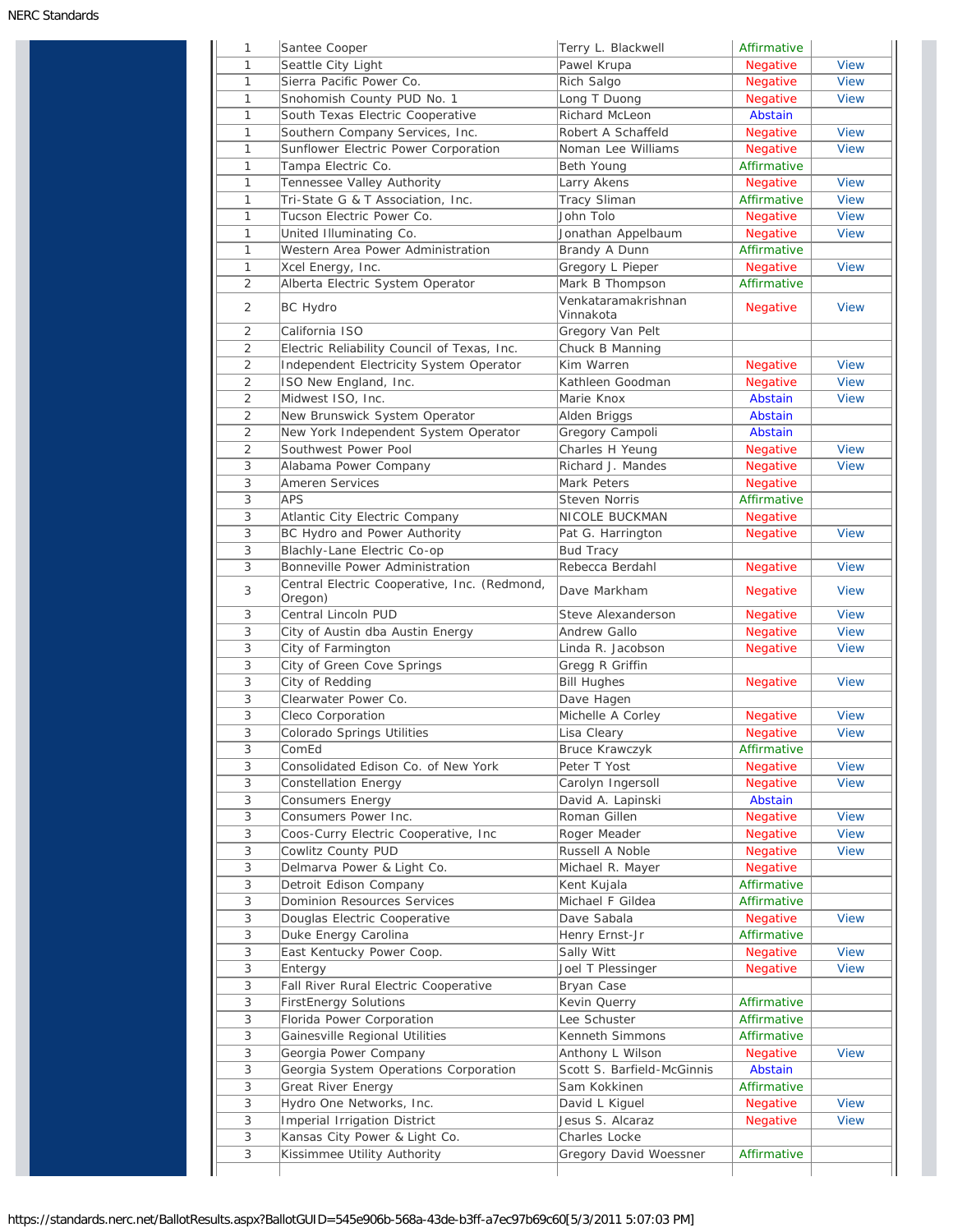| 3              | Lakeland Electric                             | Mace Hunter                  | Affirmative             |             |
|----------------|-----------------------------------------------|------------------------------|-------------------------|-------------|
| 3              | Lane Electric Cooperative, Inc.               | <b>Rick Crinklaw</b>         |                         |             |
| 3              | Lincoln Electric Cooperative, Inc.            | Michael Henry                | Negative                | <b>View</b> |
| 3              | Lincoln Electric System                       | <b>Bruce Merrill</b>         | Affirmative             |             |
| 3              | Los Angeles Department of Water & Power       | Daniel D Kurowski            |                         |             |
| 3              | Lost River Electric Cooperative               | Richard Reynolds             |                         |             |
| 3              | Louisville Gas and Electric Co.               | Charles A. Freibert          | Abstain                 | <b>View</b> |
| 3              | Manitoba Hydro                                | Greg C. Parent               | <b>Negative</b>         | <b>View</b> |
| 3              | Mississippi Power                             | Don Horsley                  | <b>Negative</b>         | <b>View</b> |
| 3              | Municipal Electric Authority of Georgia       | Steven M. Jackson            | <b>Negative</b>         | <b>View</b> |
| 3              | Muscatine Power & Water                       | John S Bos                   | Affirmative             | <b>View</b> |
| 3              | Nebraska Public Power District                | Tony Eddleman                | Abstain                 |             |
| 3              | New York Power Authority                      | Marilyn Brown                | <b>Negative</b>         |             |
| 3              | Niagara Mohawk (National Grid Company)        | Michael Schiavone            | Abstain                 |             |
| 3              | Northern Indiana Public Service Co.           | William SeDoris              | Affirmative             |             |
| 3              | Northern Lights Inc.                          | Jon Shelby                   |                         |             |
| 3              | NRG Energy Power Marketing, Inc.              | <b>Rick Keetch</b>           |                         |             |
| 3              | Okanogan County Electric Cooperative, Inc.    | Ray Ellis                    | Negative                | <b>View</b> |
| 3              | Omaha Public Power District                   | Blaine R. Dinwiddie          | Affirmative             |             |
| 3              | Orange and Rockland Utilities, Inc.           | David Burke                  | Abstain                 |             |
| 3              | Orlando Utilities Commission                  | <b>Ballard Keith Mutters</b> | <b>Negative</b>         | <b>View</b> |
| 3              | Owensboro Municipal Utilities                 | Thomas T Lyons               | Affirmative             |             |
| 3              | Pacific Gas and Electric Company              | John H Hagen                 | Negative                | <b>View</b> |
| 3              | PacifiCorp                                    | John Apperson                |                         |             |
| 3              | Platte River Power Authority                  | Terry L Baker                | Negative                | <b>View</b> |
| 3              | Progress Energy Carolinas                     | Sam Waters                   |                         |             |
| 3              | Public Service Electric and Gas Co.           | Jeffrey Mueller              | Affirmative             | <b>View</b> |
| 3              | Public Utility District No. 2 of Grant County | Greg Lange                   | <b>Negative</b>         | <b>View</b> |
| 3              | Raft River Rural Electric Cooperative         | Heber Carpenter              | Negative                | <b>View</b> |
| 3              | Sacramento Municipal Utility District         | James Leigh-Kendall          | Negative                | <b>View</b> |
| 3              | Salmon River Electric Cooperative             | Ken Dizes                    | <b>Negative</b>         | <b>View</b> |
| 3              | Salt River Project                            | John T. Underhill            | Negative                | <b>View</b> |
| 3              | San Diego Gas & Electric                      | Scott Peterson               |                         |             |
| 3              | Santee Cooper                                 | Zack Dusenbury               | Affirmative             |             |
| 3              | Seattle City Light                            | Dana Wheelock                | Negative                | <b>View</b> |
| 3              | Snohomish County PUD No. 1                    | Mark Oens                    | <b>Negative</b>         | <b>View</b> |
| 3              | South Carolina Electric & Gas Co.             | Hubert C Young               | Affirmative             |             |
| 3              | Southern California Edison Co.                | David Schiada                |                         |             |
| 3              | Tacoma Public Utilities                       | <b>Travis Metcalfe</b>       | <b>Negative</b>         | <b>View</b> |
| 3              | Tampa Electric Co.                            | Ronald L Donahey             | Affirmative             |             |
| 3              | Tennessee Valley Authority                    | Ian S Grant                  | <b>Negative</b>         | <b>View</b> |
| 3              | Umatilla Electric Cooperative                 | Steve Eldrige                | <b>Negative</b>         | View        |
| 3              | West Oregon Electric Cooperative, Inc.        | Marc Farmer                  |                         |             |
| 3              | Wisconsin Electric Power Marketing            | James R. Keller              | <b>Negative</b>         |             |
| 3              | Wisconsin Public Service Corp.                | Gregory J Le Grave           |                         |             |
| 3              | Xcel Energy, Inc.                             | Michael Ibold                | Negative                | <b>View</b> |
| 4              | Alliant Energy Corp. Services, Inc.           | Kenneth Goldsmith            | Affirmative             |             |
| 4              | American Municipal Power - Ohio               | Kevin Koloini                | Affirmative             |             |
| 4              | Blue Ridge Power Agency                       | Duane S Dahlquist            | Affirmative             |             |
| $\overline{4}$ | Central Lincoln PUD                           | Shamus J Gamache             | Negative                | <b>View</b> |
| 4              | City of Austin dba Austin Energy              | Reza Ebrahimian              | Negative                | <b>View</b> |
|                | City of New Smyrna Beach Utilities            |                              |                         |             |
| $\overline{4}$ | Commission                                    | <b>Timothy Beyrle</b>        |                         |             |
| 4              | City of Redding                               | Nicholas Zettel              | <b>Negative</b>         | <b>View</b> |
| $\overline{4}$ | City Utilities of Springfield, Missouri       | John Allen                   | Affirmative             |             |
| 4              | Consumers Energy                              | David Frank Ronk             |                         |             |
| 4              | Cowlitz County PUD                            | <b>Rick Syring</b>           | Negative                | <b>View</b> |
| $\overline{4}$ | Florida Municipal Power Agency                | Frank Gaffney                | Affirmative             |             |
| $\overline{4}$ | Georgia System Operations Corporation         | <b>Guy Andrews</b>           | Abstain                 |             |
| $\overline{4}$ | Illinois Municipal Electric Agency            | Bob C. Thomas                | Affirmative             |             |
| $\overline{4}$ | Imperial Irrigation District                  | Diana U Torres               | Negative                | <b>View</b> |
| 4              | Integrys Energy Group, Inc.                   | Christopher Plante           | Affirmative             |             |
| 4              | LaGen                                         | Richard Comeaux              | Abstain                 |             |
|                | Madison Gas and Electric Co.                  |                              |                         |             |
| 4              |                                               | Joseph G. DePoorter          | Affirmative             | <b>View</b> |
| 4              | Modesto Irrigation District                   | Spencer Tacke                | Negative<br>Affirmative | <b>View</b> |
| $\overline{4}$ | Ohio Edison Company                           | Douglas Hohlbaugh            |                         |             |
| 4              | Oklahoma Municipal Power Authority            | Terri Pyle                   | Affirmative             | <b>View</b> |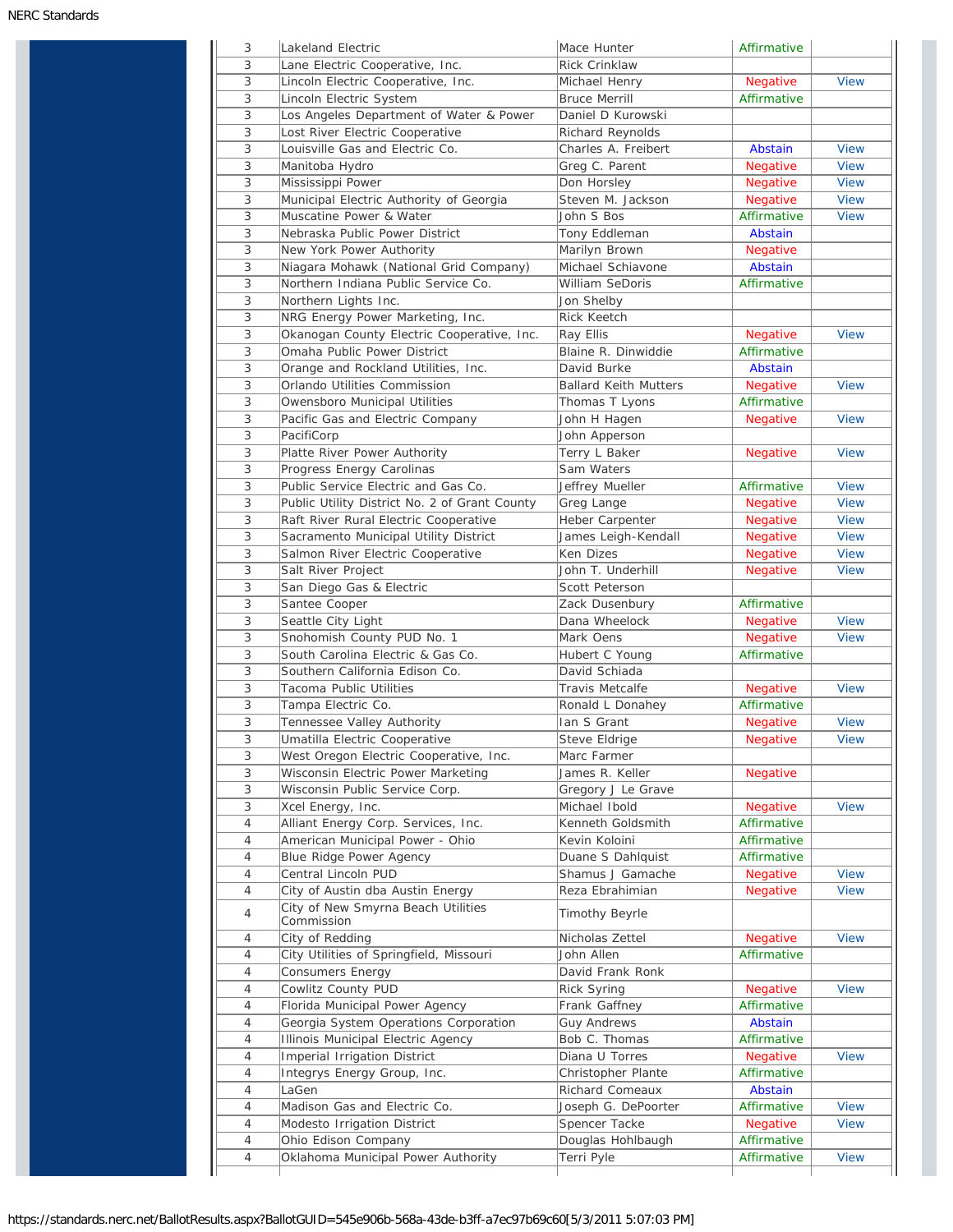|        | Old Dominion Electric Coop.<br>Pacific Northwest Generating Cooperative             | Mark Ringhausen<br>Aleka K Scott    |                      |                                                                                                       |
|--------|-------------------------------------------------------------------------------------|-------------------------------------|----------------------|-------------------------------------------------------------------------------------------------------|
| 4      | Public Utility District No. 1 of Snohomish<br>County                                | John D. Martinsen                   | <b>Negative</b>      | <b>View</b>                                                                                           |
| 4      | Sacramento Municipal Utility District                                               | Mike Ramirez                        | <b>Negative</b>      | <b>View</b>                                                                                           |
| 4      | Seattle City Light                                                                  | Hao Li                              | Negative             | <b>View</b>                                                                                           |
| 4      | Seminole Electric Cooperative, Inc.                                                 | Steven R Wallace                    | Affirmative          |                                                                                                       |
| 4      | Tacoma Public Utilities                                                             | Keith Morisette                     | <b>Negative</b>      | <b>View</b>                                                                                           |
| 4      | Wisconsin Energy Corp.                                                              | Anthony Jankowski                   | <b>Negative</b>      | <b>View</b>                                                                                           |
| 5      | Amerenue                                                                            | Sam Dwyer                           | <b>Negative</b>      |                                                                                                       |
| 5      | Arizona Public Service Co.                                                          | <b>Edward Cambridge</b>             | Affirmative          |                                                                                                       |
| 5      |                                                                                     | Edward F. Groce                     |                      |                                                                                                       |
|        | Avista Corp.                                                                        |                                     | <b>Negative</b>      |                                                                                                       |
| 5      | BC Hydro and Power Authority                                                        | Clement Ma                          | Negative             | <b>View</b>                                                                                           |
| 5      | Bonneville Power Administration                                                     | Francis J. Halpin                   | <b>Negative</b>      | <b>View</b>                                                                                           |
| 5      | BrightSource Energy, Inc.                                                           | Chifong Thomas                      | Affirmative          |                                                                                                       |
| 5      | Chelan County Public Utility District #1                                            | John Yale                           | <b>Negative</b>      | <b>View</b>                                                                                           |
| 5      | City and County of San Francisco                                                    | Daniel Mason                        |                      |                                                                                                       |
| 5      | City of Austin dba Austin Energy                                                    | Jeanie Doty                         | Negative             |                                                                                                       |
| 5      | City of Grand Island                                                                | Jeff Mead                           | <b>Negative</b>      | <b>View</b>                                                                                           |
| 5      | City of Redding                                                                     | Paul A Cummings                     | <b>Negative</b>      | <b>View</b>                                                                                           |
| 5      | City of Tacoma, Department of Public<br>Utilities, Light Division, dba Tacoma Power | Max Emrick                          | <b>Negative</b>      | <b>View</b>                                                                                           |
| 5      | City of Tallahassee                                                                 | Alan Gale                           | Affirmative          |                                                                                                       |
| 5      | Cleco Power                                                                         | Stephanie Huffman                   | <b>Negative</b>      | <b>View</b>                                                                                           |
| 5      | Colorado Springs Utilities                                                          | Jennifer Eckels                     | <b>Negative</b>      | <b>View</b>                                                                                           |
|        |                                                                                     |                                     |                      |                                                                                                       |
| 5      | Consolidated Edison Co. of New York                                                 | Wilket (Jack) Ng                    | <b>Negative</b>      | <b>View</b>                                                                                           |
| 5      | Constellation Power Source Generation, Inc.                                         | Amir Y Hammad                       | <b>Negative</b>      | <b>View</b>                                                                                           |
| 5      | <b>Consumers Energy</b>                                                             | James B Lewis                       | <b>Negative</b>      | <b>View</b>                                                                                           |
| 5      | Cowlitz County PUD                                                                  | <b>Bob Essex</b>                    | <b>Negative</b>      | <b>View</b>                                                                                           |
| 5      | Detroit Edison Company                                                              | Christy Wicke                       | Affirmative          |                                                                                                       |
| 5      | Dominion Resources, Inc.                                                            | Mike Garton                         | Affirmative          |                                                                                                       |
| 5      | Duke Energy                                                                         | Dale Q Goodwine                     | Affirmative          |                                                                                                       |
| 5      | Dynegy Inc.                                                                         | Dan Roethemeyer                     |                      |                                                                                                       |
| 5      | E.ON Climate & Renewables North America,<br>LLC                                     | Dana Showalter                      | Abstain              |                                                                                                       |
| 5      | Electric Power Supply Association                                                   | John R Cashin                       |                      |                                                                                                       |
| 5      | <b>Entergy Corporation</b>                                                          | Stanley M Jaskot                    |                      |                                                                                                       |
| 5      | Exelon Nuclear                                                                      | Michael Korchynsky                  | Affirmative          |                                                                                                       |
| 5      | ExxonMobil Research and Engineering                                                 | Martin Kaufman                      | Abstain              |                                                                                                       |
| 5      | <b>FirstEnergy Solutions</b>                                                        | Kenneth Dresner                     | Affirmative          |                                                                                                       |
| 5      |                                                                                     | David Schumann                      |                      |                                                                                                       |
|        | Florida Municipal Power Agency                                                      |                                     | Affirmative          |                                                                                                       |
| 5      | Great River Energy                                                                  | Preston L Walsh                     | Affirmative          |                                                                                                       |
| 5      | Green Country Energy                                                                | Greg Froehling                      | Affirmative          |                                                                                                       |
| 5      | Indeck Energy Services, Inc.                                                        | Rex A Roehl                         |                      |                                                                                                       |
| 5      | JEA                                                                                 | John J Babik                        | Negative             |                                                                                                       |
|        | Liberty Electric Power LLC                                                          |                                     |                      |                                                                                                       |
| 5      |                                                                                     | Daniel Duff                         |                      |                                                                                                       |
| 5      | Lincoln Electric System                                                             | Dennis Florom                       | Affirmative          | <b>View</b>                                                                                           |
| 5      | Los Angeles Department of Water & Power                                             | Kenneth Silver                      | Affirmative          |                                                                                                       |
| 5      | Lower Colorado River Authority                                                      | Tom Foreman                         | Negative             |                                                                                                       |
| 5      | Luminant Generation Company LLC                                                     | Mike Laney                          | Negative             |                                                                                                       |
| 5      | Manitoba Hydro                                                                      | S N Fernando                        | Negative             |                                                                                                       |
| 5      | Massachusetts Municipal Wholesale Electric                                          | David Gordon                        |                      |                                                                                                       |
|        | Company                                                                             |                                     |                      |                                                                                                       |
| 5      | <b>MEAG Power</b>                                                                   | Steven Grego                        | Negative             |                                                                                                       |
| 5      | MidAmerican Energy Co.                                                              | Christopher Schneider               |                      |                                                                                                       |
| 5      | Muscatine Power & Water                                                             | Mike Avesing                        | Affirmative          |                                                                                                       |
| 5      | Nebraska Public Power District                                                      | Don Schmit                          | Abstain              |                                                                                                       |
| 5      | New Harquahala Generating Co. LLC                                                   | Nathaniel Larson                    |                      |                                                                                                       |
| 5      | New York Power Authority                                                            | Gerald Mannarino                    | <b>Negative</b>      |                                                                                                       |
| 5      | NRG Energy, Inc.                                                                    | Patricia A. Lynch                   |                      |                                                                                                       |
| 5      | Occidental Chemical                                                                 | Michelle DAntuono                   | <b>Negative</b>      |                                                                                                       |
| 5      | Oglethorpe Power Corporation                                                        | Scott McGough                       |                      |                                                                                                       |
| 5      | Omaha Public Power District                                                         | Mahmood Z. Safi                     | Affirmative          |                                                                                                       |
|        |                                                                                     |                                     |                      |                                                                                                       |
| 5      | Ontario Power Generation Inc.                                                       | Colin Anderson                      | Negative             | <b>View</b><br><b>View</b><br><b>View</b><br><b>View</b><br><b>View</b><br><b>View</b><br><b>View</b> |
| 5      | Orlando Utilities Commission                                                        | Richard Kinas                       | Negative             | <b>View</b>                                                                                           |
| 5<br>5 | Pacific Gas and Electric Company<br>Platte River Power Authority                    | Richard J. Padilla<br>Pete Ungerman | Negative<br>Negative | <b>View</b><br><b>View</b>                                                                            |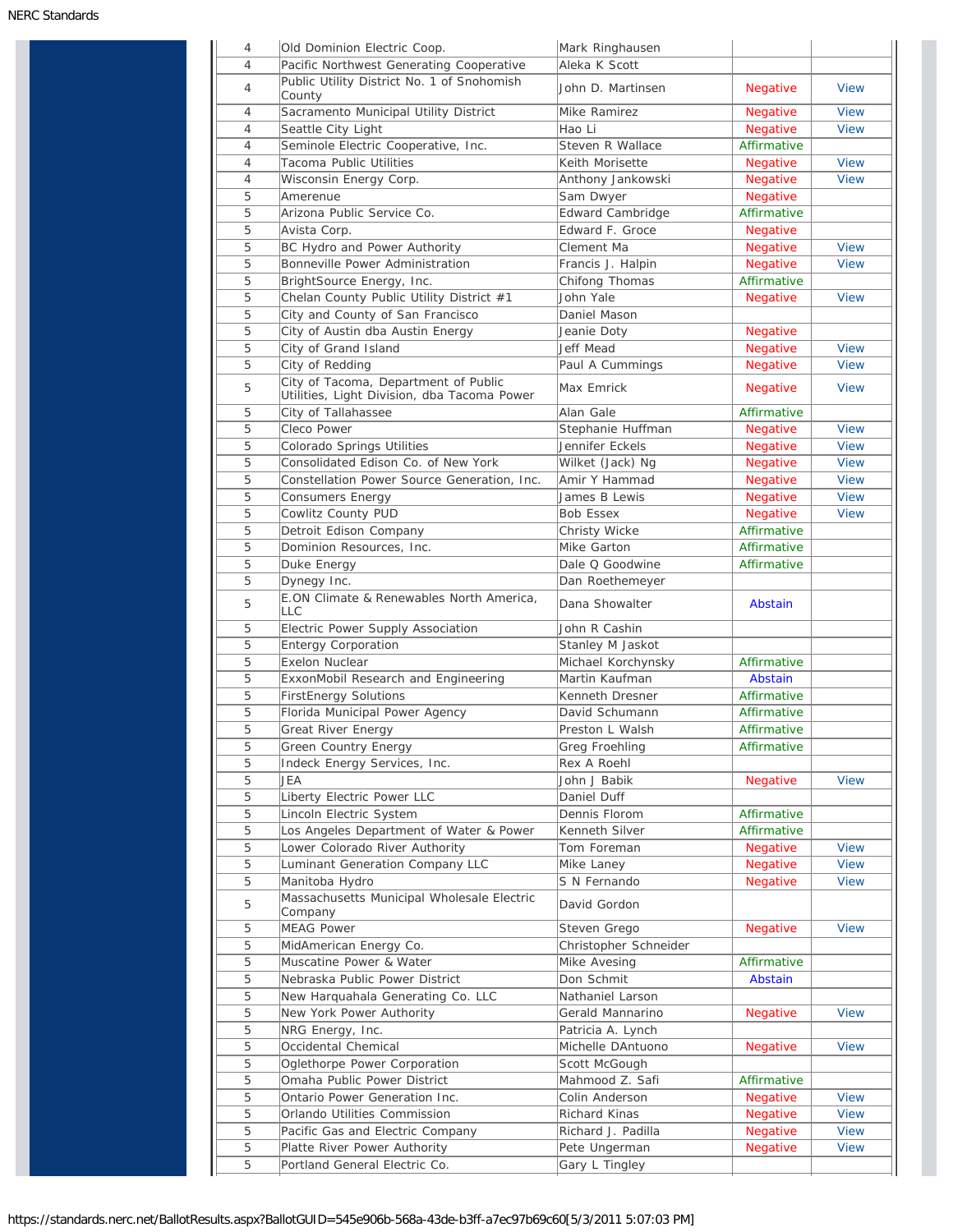| 5 | PowerSouth Energy Cooperative                  | Tim Hattaway             |                 |             |
|---|------------------------------------------------|--------------------------|-----------------|-------------|
| 5 | <b>PPL Generation LLC</b>                      | Annette M Bannon         | Abstain         |             |
| 5 | Progress Energy Carolinas                      | Wayne Lewis              | Affirmative     |             |
| 5 | <b>PSEG Fossil LLC</b>                         | Mikhail Falkovich        | Affirmative     |             |
| 5 | Public Service Enterprise Group Incorporated   | Dominick Grasso          |                 |             |
| 5 | Sacramento Municipal Utility District          | Bethany Hunter           | Negative        | <b>View</b> |
| 5 | Salt River Project                             | <b>Glen Reeves</b>       | Negative        | <b>View</b> |
| 5 | Santee Cooper                                  | Lewis P Pierce           | Affirmative     |             |
| 5 | Seattle City Light                             | Michael J. Haynes        | Negative        | <b>View</b> |
| 5 | Seminole Electric Cooperative, Inc.            | Brenda K. Atkins         |                 |             |
| 5 | Snohomish County PUD No. 1                     | Sam Nietfeld             | Negative        |             |
| 5 | Southern California Edison Co.                 | Denise Yaffe             | Affirmative     |             |
| 5 |                                                | William D Shultz         |                 | <b>View</b> |
|   | Southern Company Generation                    |                          | Negative        |             |
| 5 | Tenaska, Inc.                                  | Scott M. Helyer          | Negative        |             |
| 5 | Tennessee Valley Authority                     | David Thompson           | <b>Negative</b> | <b>View</b> |
| 5 | Trans Canada Power                             | John Fish                |                 |             |
| 5 | U.S. Army Corps of Engineers                   | Melissa Kurtz            | Negative        | <b>View</b> |
| 5 | U.S. Bureau of Reclamation                     | Martin Bauer P.E.        | Negative        | <b>View</b> |
| 5 | Vandolah Power Company L.L.C.                  | Douglas A. Jensen        | Affirmative     |             |
| 5 | Wisconsin Electric Power Co.                   | Linda Horn               | <b>Negative</b> |             |
| 5 | Wisconsin Public Service Corp.                 | Leonard Rentmeester      |                 |             |
| 6 | <b>AEP Marketing</b>                           | Edward P. Cox            | Negative        | <b>View</b> |
| 6 | Arizona Public Service Co.                     | Justin Thompson          | Affirmative     |             |
| 6 | <b>Black Hills Power</b>                       | andrew heinle            |                 |             |
| 6 | Bonneville Power Administration                | Brenda S. Anderson       | Negative        |             |
| 6 | City of Austin dba Austin Energy               | Lisa L Martin            | Negative        | <b>View</b> |
| 6 | City of Redding                                | Marvin Briggs            | Negative        | <b>View</b> |
| 6 | Cleco Power LLC                                | Robert Hirchak           | Negative        | <b>View</b> |
| 6 |                                                | Lisa C Rosintoski        |                 | <b>View</b> |
|   | Colorado Springs Utilities                     |                          | Negative        |             |
| 6 | Consolidated Edison Co. of New York            | Nickesha P Carrol        | <b>Negative</b> | <b>View</b> |
| 6 | Constellation Energy Commodities Group         | Brenda Powell            | Negative        | <b>View</b> |
| 6 | Dominion Resources, Inc.                       | Louis S. Slade           | Affirmative     |             |
| 6 | Duke Energy Carolina                           | Walter Yeager            | Affirmative     |             |
| 6 | Entergy Services, Inc.                         | Terri F Benoit           | Negative        | <b>View</b> |
| 6 | Exelon Power Team                              | Pulin Shah               | Affirmative     |             |
| 6 | <b>FirstEnergy Solutions</b>                   | Mark S Travaglianti      | Affirmative     |             |
| 6 | Florida Municipal Power Agency                 | Richard L. Montgomery    | Affirmative     |             |
| 6 | Florida Municipal Power Pool                   | Thomas E Washburn        | Affirmative     |             |
| 6 | Florida Power & Light Co.                      | Silvia P. Mitchell       | Affirmative     |             |
| 6 | Great River Energy                             | Donna Stephenson         |                 |             |
| 6 | Kansas City Power & Light Co.                  | Jessica L Klinghoffer    |                 |             |
| 6 | Lincoln Electric System                        | Eric Ruskamp             | Affirmative     |             |
| 6 | Manitoba Hydro                                 | Daniel Prowse            | <b>Negative</b> | <b>View</b> |
| 6 | Muscatine Power & Water                        | Brandy D Olson           |                 |             |
| 6 | New York Power Authority                       | William Palazzo          | Negative        | <b>View</b> |
|   |                                                |                          |                 |             |
| 6 | Northern Indiana Public Service Co.            | Joseph O'Brien           | Affirmative     |             |
| 6 | NRG Energy, Inc.                               | Alan R. Johnson          | Abstain         |             |
| 6 | Omaha Public Power District                    | David Ried               | Affirmative     |             |
| 6 | Orlando Utilities Commission                   | Claston Augustus Sunanon | <b>Negative</b> | <b>View</b> |
| 6 | Platte River Power Authority                   | Carol Ballantine         | Negative        | <b>View</b> |
| 6 | PPL EnergyPlus LLC                             | Mark A Heimbach          | Abstain         |             |
| 6 | Progress Energy                                | John T Sturgeon          | Affirmative     |             |
| 6 | PSEG Energy Resources & Trade LLC              | Peter Dolan              | Affirmative     |             |
| 6 | Public Utility District No. 1 of Chelan County | Hugh A. Owen             | Negative        | <b>View</b> |
| 6 | Sacramento Municipal Utility District          | Claire Warshaw           | Negative        | <b>View</b> |
| 6 | Salt River Project                             | Steven J Hulet           |                 |             |
| 6 | Santee Cooper                                  | Suzanne Ritter           | Affirmative     |             |
| 6 | Seattle City Light                             | Dennis Sismaet           | Negative        | View        |
| 6 | South California Edison Company                | Lujuanna Medina          | Affirmative     |             |
| 6 | Tacoma Public Utilities                        | Michael C Hill           |                 | <b>View</b> |
|   |                                                |                          | Negative        |             |
| 6 | Tampa Electric Co.                             | Benjamin F Smith II      | Affirmative     |             |
| 6 | Tennessee Valley Authority                     | Marjorie S. Parsons      | Negative        | <b>View</b> |
| 8 |                                                | Roger C Zaklukiewicz     | Affirmative     | <b>View</b> |
| 8 |                                                | James A Maenner          | Affirmative     |             |
|   |                                                |                          |                 |             |
| 8 |                                                | Edward C Stein           | Affirmative     |             |
| 8 | <b>JDRJC Associates</b>                        | Jim D. Cyrulewski        | Affirmative     |             |